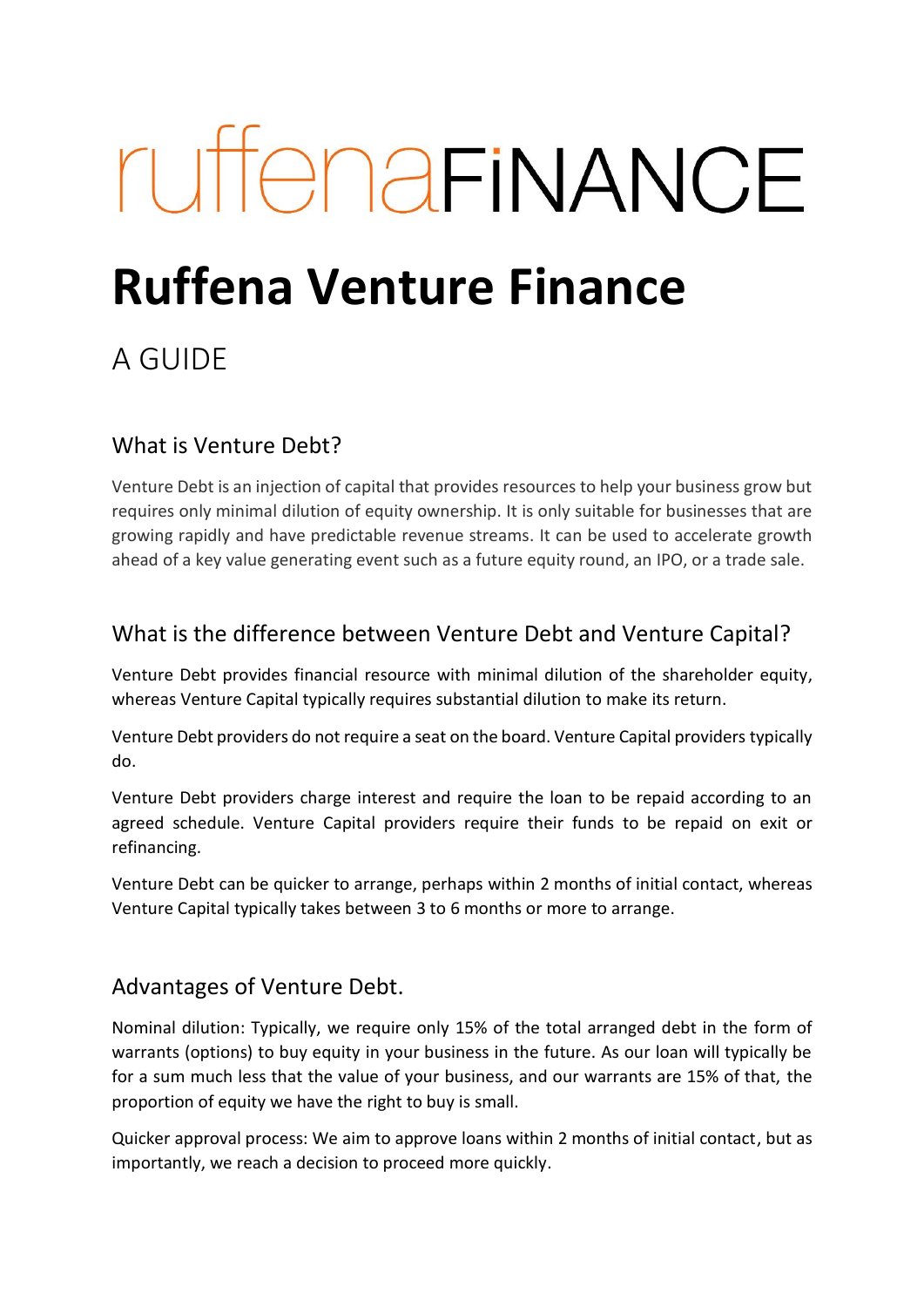Interest costs and arrangement fees are tax deductible. We have no role in running your company, unlike most forms of external equity.

#### Disadvantages of Venture Debt.

Interest must be paid on the agreed basis.

The loan must be repaid although this can be structured to meet your growth profile.

Your business must be able to support the interest payments and capital repayment of the entire loan sum in an agreed timeframe.

#### When is Venture Debt suitable?

Venture Debt is suitable for companies who have:

- A robust business model;
- achieved a solid base of revenue and a strong pipeline of sales showing growth of 20% per annum plus;
- a base revenue of at least £2m;
- a well researched business plan;
- systems for providing monthly business management information;
- a clear strategy for an equity raise or an exit or some other means of loan repayment;
- strong corporate governance including an active Chairman and a balanced board;
- A full or part time finance director.

#### The Relationship between Venture Debt and Other Debt.

Venture debt can be used in conjunction with other forms of debt although we will wish to satisfy ourselves that the overall debt burden can be serviced. In some cases, it might make more sense to use venture debt to repay existing lending you may have.

#### Our Typical Terms and Conditions.

- Ruffena Venture Finance provides loans between £500,000 and £2 million.
- Arrangement fees are between 2% and 5% of the total amount loaned.
- Typical interest rates are 10% per annum which is payable monthly, with either the original loan amount being repaid at the end of the loan term, or in stages during it.
- Warrants (options) to purchase equity of up to 15% of the loan size are priced at the last equity price or an agreed value.
- Our loan terms are typically 18 months to 3 years.
- We charge a monitoring fee of during the life of the loan of £1000 per month